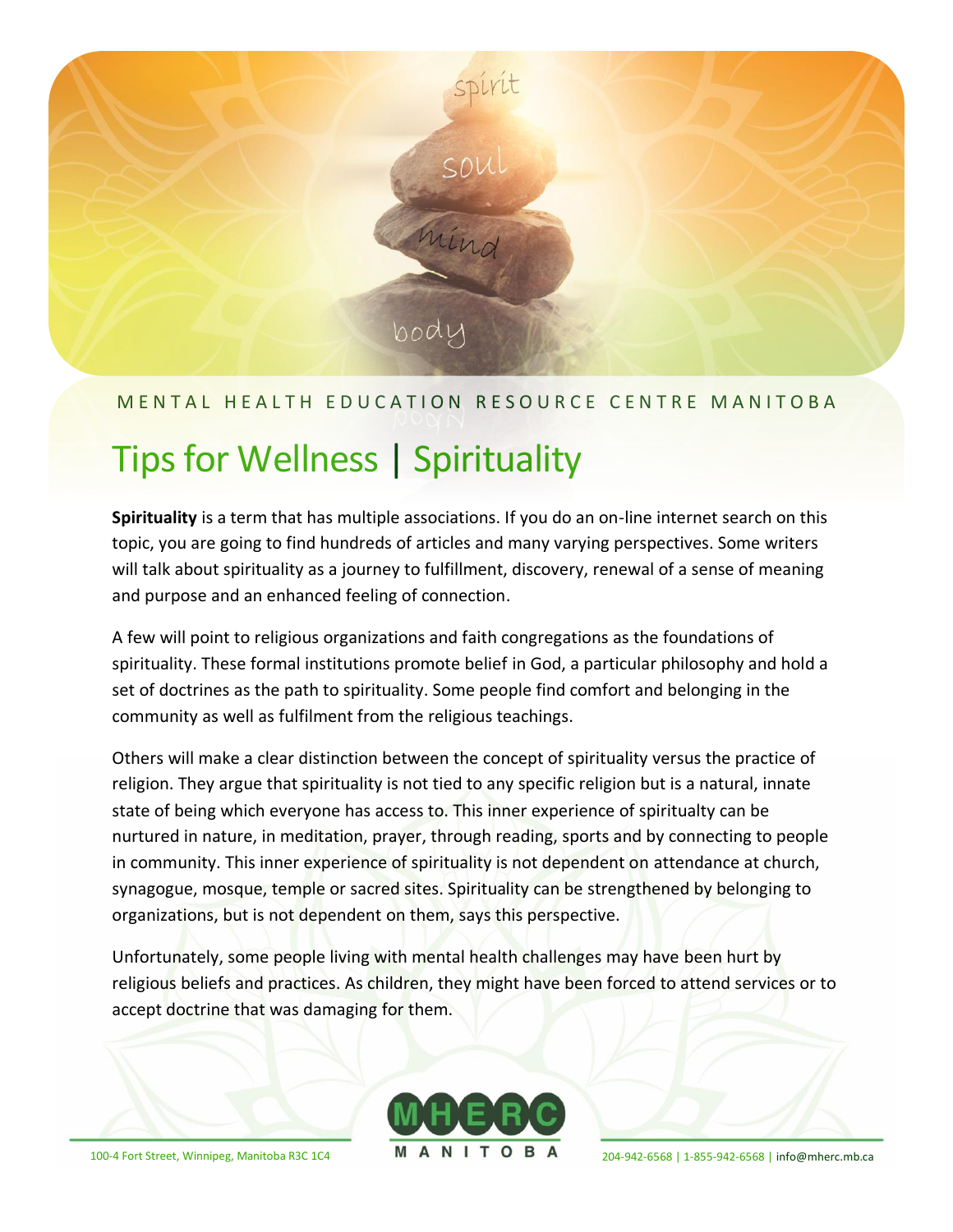As in anything else, recovery from these experiences is possible. Some people will seek out faith communities that are accepting of differences and help them to heal from past trauma. It may mean finding a church, temple, synagogue or mosque that meets spiritual needs in the present. For some it may mean finding an healthy spirituality without becoming involved in an organized religion.

It is important that people can choose what is right for them and not be pressured into practices or beliefs of any kind. The defining characteristic of spirituality is that it is unique to every person. You alone will decide what spirituality means for you. Likewise, you will choose how to express your version of it.

## **Exploring Spirituality**

The following questions can help to evaluate your own spiritual wellness. These are intended to help you to focus inward. There are no right or wrong answers. It may help to answer these questions, first by yourself, and then share your reactions with a trusted support person. Keep in mind that these questions can help you to investigate your thoughts about what spirituality means to you personally. They may also help to guide you toward small steps that will increase a feeling of connection.

- 1. What gives my life meaning and purpose?
- 2. What gives me hope?
- 3. How do I get through tough times? Where do I find comfort?
- 4. Am I tolerant of other people's views about life issues?
- 5. Do I make attempts to expand my awareness of different ethnic, racial and religious groups?
- 6. Do I make time for relaxation in my day?
- 7. Do my values guide my decisions and actions?

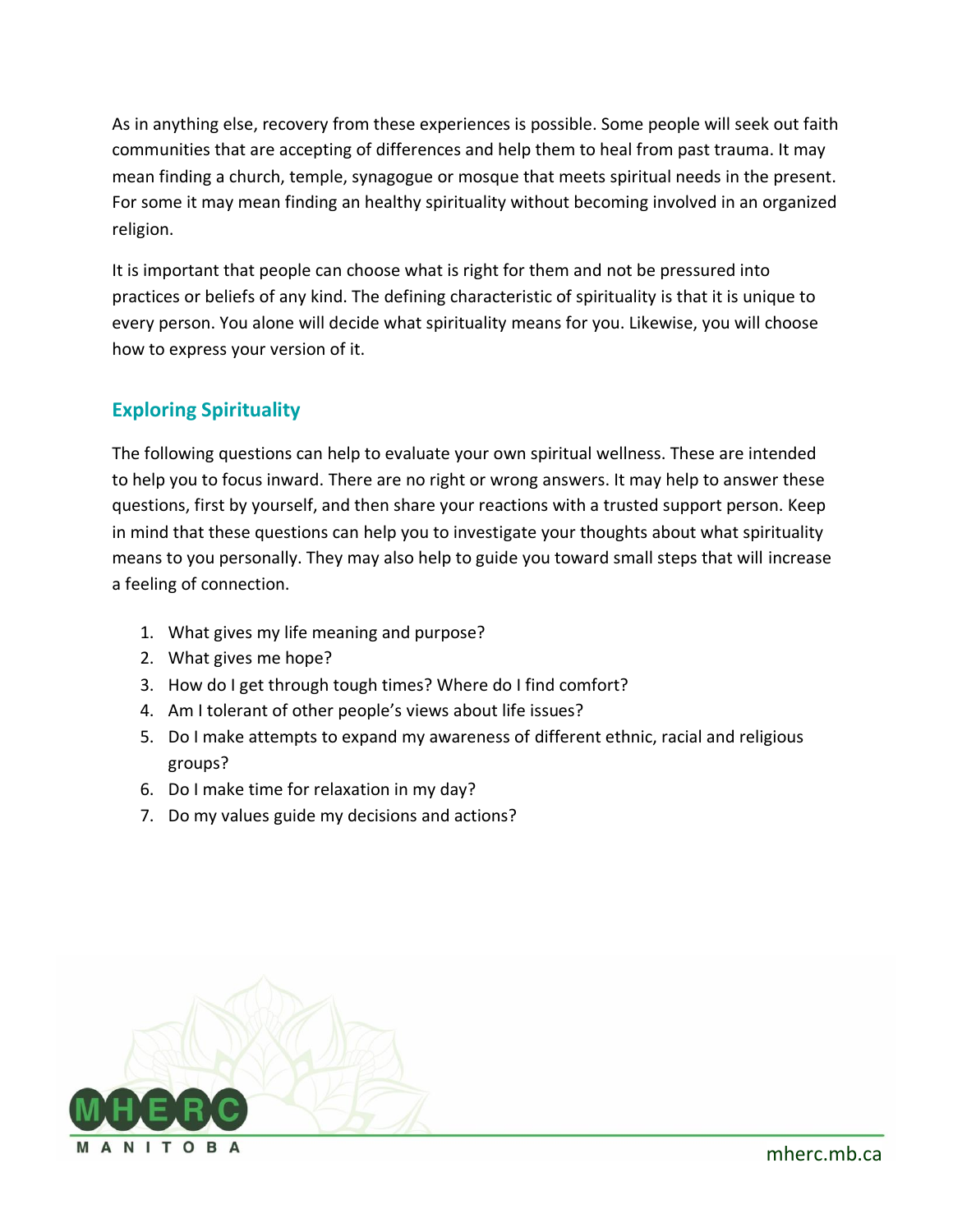## **Practice Spiritual Wellness**

The search for spiritual connectedness has many routes with a number of practices that can help a person get there. There is no "one size fits all" approach to discovering your unique approach. However, there are practices or techniques which can nurture a sense of relaxation, self-reflection, a feeling of hope and an attitude of well-being.

Your journey to spiritual wellness may involve the following:

- Practicing meditation or yoga
- Praying or taking part in organized religion
- Spending quiet time alone pondering the meaning of life
- Building awareness through journaling
- Serving your community, spending time in nature, appreciating music and the arts

#### *References and Links*

[https://www.nami.org/Blogs/NAMI-Blog/December-2016/The-Mental-Health-Benefits-of-](https://www.nami.org/Blogs/NAMI-Blog/December-2016/The-Mental-Health-Benefits-of-Religion-Spiritual)[Religion-Spiritual](https://www.nami.org/Blogs/NAMI-Blog/December-2016/The-Mental-Health-Benefits-of-Religion-Spiritual)

[https://www.rcpsych.ac.uk/mental-health/treatments-and-wellbeing/spirituality-and-mental](https://www.rcpsych.ac.uk/mental-health/treatments-and-wellbeing/spirituality-and-mental-health)[health](https://www.rcpsych.ac.uk/mental-health/treatments-and-wellbeing/spirituality-and-mental-health)

[https://www.lhsfna.org/index.cfm/lifelines/september-2016/spiritual-wellness-what-is-your](https://www.lhsfna.org/index.cfm/lifelines/september-2016/spiritual-wellness-what-is-your-meaning-and-purpose/)[meaning-and-purpose/](https://www.lhsfna.org/index.cfm/lifelines/september-2016/spiritual-wellness-what-is-your-meaning-and-purpose/)

[https://campuspress.yale.edu/perspective/religion-and-mental-health-the-connection](https://campuspress.yale.edu/perspective/religion-and-mental-health-the-connection-between-faith-and-delusion/)[between-faith-and-delusion/](https://campuspress.yale.edu/perspective/religion-and-mental-health-the-connection-between-faith-and-delusion/)

[https://www.healio.com/psychiatry/journals/jpn/2011-6-49-6/%7B4df97454-8c93-4ed0-9b95-](https://www.healio.com/psychiatry/journals/jpn/2011-6-49-6/%7B4df97454-8c93-4ed0-9b95-627107e0d1b1%7D/religion-and-spirituality-can-it-adversely-affect-mental-health-treatment) [627107e0d1b1%7D/religion-and-spirituality-can-it-adversely-affect-mental-health-treatment](https://www.healio.com/psychiatry/journals/jpn/2011-6-49-6/%7B4df97454-8c93-4ed0-9b95-627107e0d1b1%7D/religion-and-spirituality-can-it-adversely-affect-mental-health-treatment)